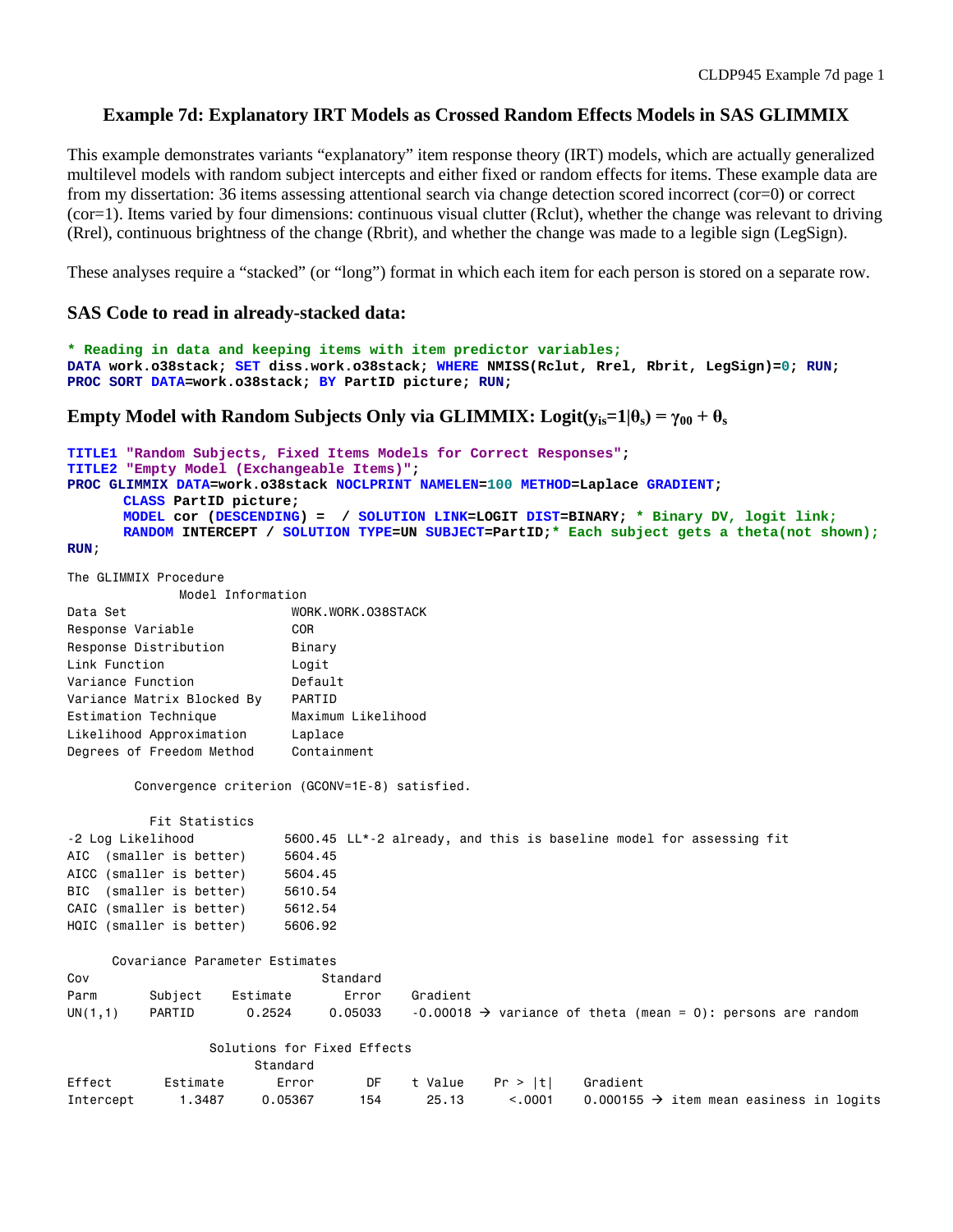$\text{Logit}(y_{is}=1|\theta_s) = \gamma_{00} + \gamma_{10}$ Rclut<sub>i</sub> +  $\gamma_{20}$ Rrel<sub>i</sub> +  $\gamma_{30}$ Rbrit<sub>i</sub> +  $\gamma_{40}$ LegSign<sub>i</sub> +  $\theta_s$ 

```
TITLE1 "Random Subjects, Fixed Items Models for Correct Responses";
TITLE2 "LLTM Model (Easiness-Predicted Items)";
PROC GLIMMIX DATA=work.o38stack NOCLPRINT NAMELEN=100 METHOD=Laplace GRADIENT; 
      CLASS PartID picture;
      MODEL cor (DESCENDING) = Rclut Rrel Rbrit LegSign / SOLUTION LINK=LOGIT DIST=BINARY; 
      RANDOM INTERCEPT / SOLUTION TYPE=UN SUBJECT=PartID; RUN;
        Convergence criterion (GCONV=1E-8) satisfied.
          Fit Statistics
-2 Log Likelihood 5439.80 \rightarrow -2LL difference (df=4) relative to empty model is significant
AIC (smaller is better) 5451.80
AICC (smaller is better) 5451.81
BIC (smaller is better) 5470.06
CAIC (smaller is better) 5476.06
HQIC (smaller is better) 5459.21
      Covariance Parameter Estimates
Cov Standard
Parm Subject Estimate Error Gradient
UN(1,1) PARTID 0.2734 0.05360 -0.0000 \rightarrow theta variance (note is bigger now)
                 Solutions for Fixed Effects
                      Standard
Effect Estimate Error DF t Value Pr > |t| Gradient
Intercept 0.8619 0.1529 154 5.64 < .0001 -0.00104 \rightarrow mean logit easiness if x=0
RCLUT -0.2675 0.05548 5267 -4.82 <.0001 -0.00001 \rightarrow \Delta in logit/unit clutter
RREL 0.2204 0.09936 5267 2.22 0.0266 -0.00149 \rightarrow \Delta in logit if relevant
RBRIT 0.4742 0.1129 5267 4.20 <.0001 -0.00061 \rightarrow \Delta in logit/unit brightness
LEGSIGN 0.6621 0.08223 5267 8.05 <.0001 9.234E-6 \rightarrow \Delta in logit if legible sign
```
## **Rasch Model with Random Subjects and Fixed Items (via dummy codes) via GLIMMIX:**

 $\text{Logit}(y_{is}=1|\theta_s) = \gamma_{00} + \gamma_{10}\text{Pic}2_i + \gamma_{20}\text{Pic}3_i + \dots + \gamma_{350}\text{Pic}35_i + \theta_s$ 

```
TITLE1 "Random Subjects, Fixed Items Models for Correct Responses";
TITLE2 "Rasch Model (Fixed Items, Easiness for Each)";
PROC GLIMMIX DATA=work.o38stack NOCLPRINT NAMELEN=100 METHOD=Laplace GRADIENT; 
      CLASS PartID picture;
      MODEL cor (DESCENDING) = picture / SOLUTION LINK=LOGIT DIST=BINARY; 
      RANDOM INTERCEPT / SOLUTION TYPE=UN SUBJECT=PartID;
      LSMEANS picture; ODS OUTPUT LSMEANS=work.Rasch; RUN;
```
Convergence criterion (GCONV=1E-8) satisfied.

 Fit Statistics -2 Log Likelihood 4907.49  $\rightarrow$  -2LL difference (df=35) relative to empty model is significant AIC (smaller is better) 4981.49 AICC (smaller is better) 4982.01 BIC (smaller is better) 5094.09 CAIC (smaller is better) 5131.09 HQIC (smaller is better) 5027.22

|         | Covariance Parameter Estimates |          |          |                                                     |
|---------|--------------------------------|----------|----------|-----------------------------------------------------|
| Cov     |                                |          | Standard |                                                     |
| Parm    | Subiect                        | Estimate | Error    | Gradient                                            |
| UN(1,1) | PARTID                         | 0.3678   | 0.06794  | $-0.00004 \rightarrow$ theta variance (biggest yet) |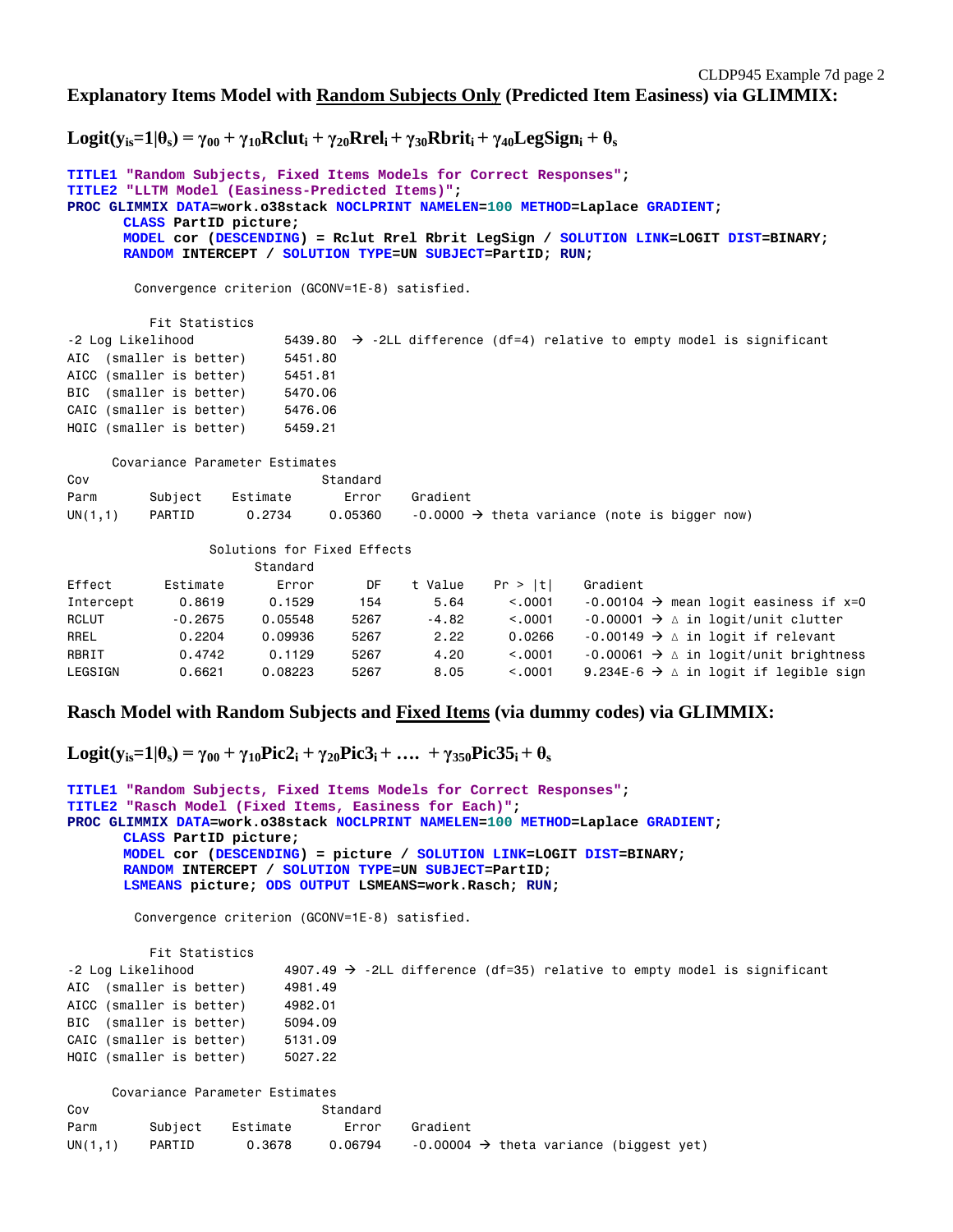|                | Type III Tests of Fixed Effects |          |         |         |         |                                                                                                       |  |  |
|----------------|---------------------------------|----------|---------|---------|---------|-------------------------------------------------------------------------------------------------------|--|--|
|                | Num                             | Den      |         |         |         |                                                                                                       |  |  |
| Effect         | DF                              | DF       | F Value | Pr > F  |         |                                                                                                       |  |  |
| PICTURE        | 35                              | 5236     | 15.41   |         |         | $\langle .0001$ $\rightarrow$ items do vary significantly from each other in easiness                 |  |  |
|                |                                 |          |         |         |         | PICTURE Least Squares Means $\rightarrow$ easiness fixed effect estimates per item (saved to dataset) |  |  |
| Picture        |                                 | Standard |         |         |         |                                                                                                       |  |  |
| Number         | Estimate                        | Error    | DF      | t Value | Pr >  t |                                                                                                       |  |  |
| 2              | 0.2306                          | 0.1781   | 5236    | 1.29    | 0.1957  |                                                                                                       |  |  |
| 6              | 3.3655                          | 0.4235   | 5236    | 7.95    | < .0001 |                                                                                                       |  |  |
| $\overline{7}$ | 1.1464                          | 0.1989   | 5236    | 5.76    | < .0001 |                                                                                                       |  |  |
| 10             | 2.2291                          | 0.2673   | 5236    | 8.34    | < .0001 |                                                                                                       |  |  |
| 11             | 0.9651                          | 0.1920   | 5236    | 5.03    | < .0001 |                                                                                                       |  |  |
| 13             | 0.1150                          | 0.1764   | 5236    | 0.65    | 0.5145  |                                                                                                       |  |  |
| 22             | 1.2780                          | 0.2060   | 5236    | 6.21    | < .0001 |                                                                                                       |  |  |
| 23             | 2.9246                          | 0.3515   | 5236    | 8.32    | < .0001 |                                                                                                       |  |  |
| 26             | 1.0325                          | 0.1947   | 5236    | 5.30    | < .0001 |                                                                                                       |  |  |
| 33             | 1.6398                          | 0.2243   | 5236    | 7.31    | < .0001 |                                                                                                       |  |  |
| 35             | 1.3106                          | 0.2078   | 5236    | 6.31    | < .0001 |                                                                                                       |  |  |
| 42             | 0.9466                          | 0.1929   | 5236    | 4.91    | < .0001 |                                                                                                       |  |  |
| 52             | 2.7153                          | 0.3219   | 5236    | 8.44    | < .0001 |                                                                                                       |  |  |
| 59             | 2.2571                          | 0.2746   | 5236    | 8.22    | < .0001 |                                                                                                       |  |  |
| 61             | 0.8884                          | 0.1927   | 5236    | 4.61    | < .0001 |                                                                                                       |  |  |
| 62             | $-0.3283$                       | 0.1801   | 5236    | $-1.82$ | 0.0684  |                                                                                                       |  |  |
| 66             | 2.5329                          | 0.2993   | 5236    | 8.46    | < .0001 |                                                                                                       |  |  |
| 97             | 1.3749                          | 0.2090   | 5236    | 6.58    | < .0001 |                                                                                                       |  |  |
| 117            | 3.0615                          | 0.3706   | 5236    | 8.26    | < .0001 |                                                                                                       |  |  |
| 123            | 2.3657                          | 0.2817   | 5236    | 8.40    | < .0001 |                                                                                                       |  |  |
| 128            | 1.1477                          | 0.1989   | 5236    | 5.77    | < .0001 |                                                                                                       |  |  |
| 135            | 3.3718                          | 0.4235   | 5236    | 7.96    | < .0001 |                                                                                                       |  |  |
| 136            | 1.2737                          | 0.2092   | 5236    | 6.09    | < .0001 |                                                                                                       |  |  |
| 137            | 1.4945                          | 0.2161   | 5236    | 6.92    | < .0001 |                                                                                                       |  |  |
| 140            | 0.3818                          | 0.1809   | 5236    | 2.11    | 0.0348  |                                                                                                       |  |  |
| 146            | 1.7911                          | 0.2338   | 5236    | 7.66    | < .0001 |                                                                                                       |  |  |
| 152            | 0.7385                          | 0.1874   | 5236    | 3.94    | < .0001 |                                                                                                       |  |  |
| 155            | $-0.2088$                       | 0.1783   | 5236    | -1.17   | 0.2416  |                                                                                                       |  |  |
| 161            | 2.9072                          | 0.3519   | 5236    | 8.26    | < .0001 |                                                                                                       |  |  |
| 162            | 3.0362                          | 0.3709   | 5236    | 8.19    | < .0001 |                                                                                                       |  |  |
| 171            | 1.5756                          | 0.2210   | 5236    | 7.13    | < .0001 |                                                                                                       |  |  |
| 172            | 0.8620                          | 0.1910   | 5236    | 4.51    | < .0001 |                                                                                                       |  |  |
| 173            | 3.2169                          | 0.3938   | 5236    | 8.17    | < .0001 |                                                                                                       |  |  |
| 174            | 1.6938                          | 0.2272   | 5236    | 7.45    | < .0001 |                                                                                                       |  |  |
|                |                                 |          |         |         |         |                                                                                                       |  |  |

### **Empty Model with Random Subjects AND Random Items via GLIMMIX:**

 177 0.8978 0.1897 5236 4.73 <.0001 179 1.7847 0.2340 5236 7.63 <.0001

 $\text{Logit}(y_{is}=1|\theta_s) = \gamma_{00} + \theta_s + b_i$ 

```
TITLE1 "Random Subjects, Random Items Models for Correct Responses";
TITLE2 "Empty Model (Exchangeable Items)";
PROC GLIMMIX DATA=work.o38stack NOCLPRINT NAMELEN=100 METHOD=Laplace GRADIENT; 
      CLASS PartID picture;
      MODEL cor (DESCENDING) = / SOLUTION LINK=LOGIT DIST=BINARY; 
      RANDOM INTERCEPT / SOLUTION TYPE=UN SUBJECT=PartID; * Each subject gets a theta;
      RANDOM INTERCEPT / SOLUTION TYPE=UN SUBJECT=picture; * Each item gets an easiness;
      ODS OUTPUT SolutionR=work.Crossed; RUN;
* Creating analogous individual item effects to fixed effects items model;
```
**DATA work.Crossed; SET work.Crossed; WHERE INDEX(Subject, "PICTURE")>0; Random\_b=1.5928 + Estimate; \* Add fixed intercept back into each item random effect; KEEP Random\_b; RUN;**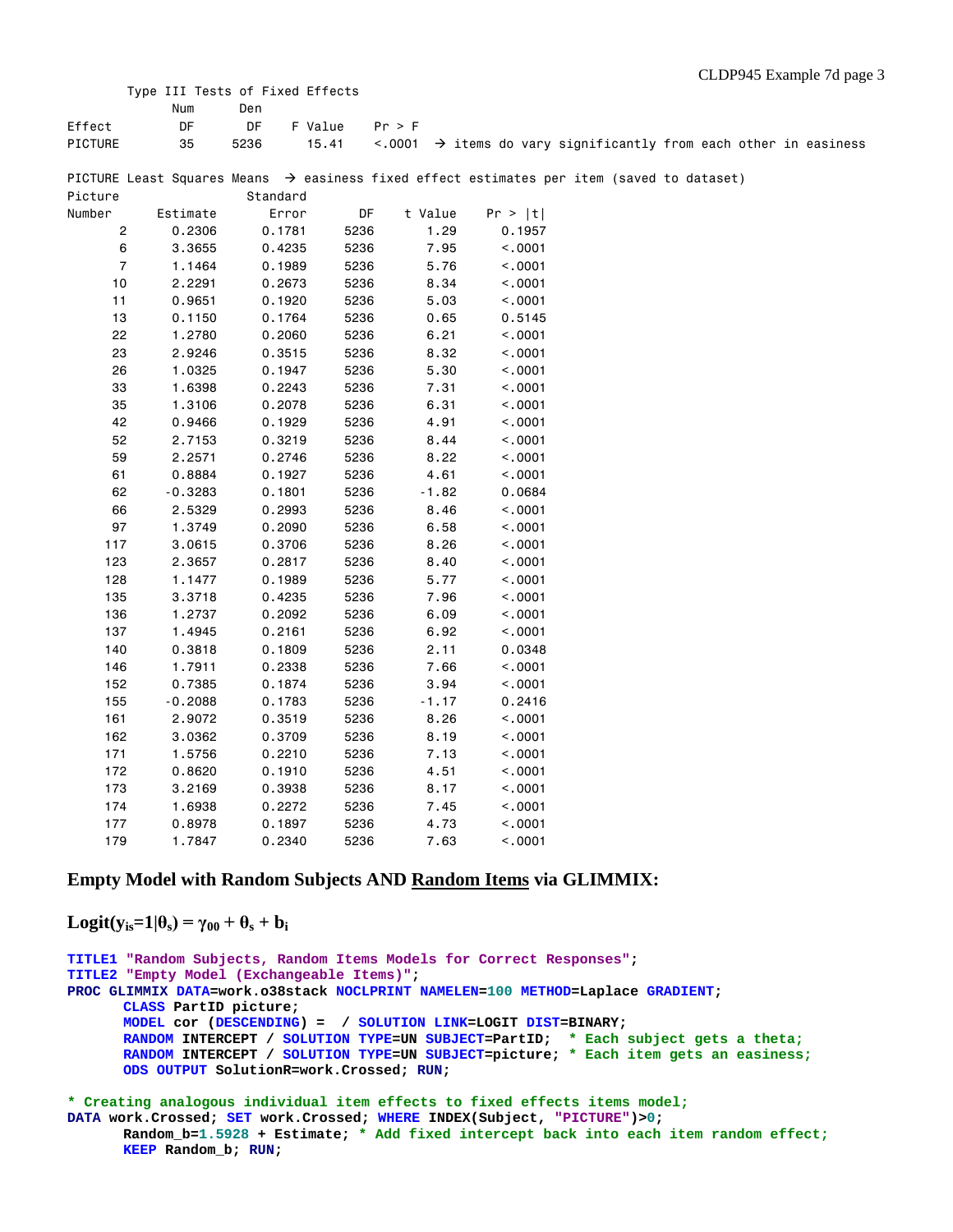|                   | Fit Statistics           |                                |                   |         |                                       |                                                                                                          |                                                     |
|-------------------|--------------------------|--------------------------------|-------------------|---------|---------------------------------------|----------------------------------------------------------------------------------------------------------|-----------------------------------------------------|
| -2 Log Likelihood |                          | 5049.84                        |                   |         |                                       |                                                                                                          |                                                     |
| AIC               | (smaller is better)      | 5055.84                        |                   |         |                                       |                                                                                                          |                                                     |
|                   | AICC (smaller is better) | 5055.84                        |                   |         |                                       |                                                                                                          |                                                     |
| BIC               | (smaller is better)      | 5049.84                        |                   |         |                                       |                                                                                                          |                                                     |
|                   | CAIC (smaller is better) | 5052.84                        |                   |         |                                       |                                                                                                          |                                                     |
|                   | HQIC (smaller is better) | 5049.84                        |                   |         |                                       |                                                                                                          |                                                     |
|                   |                          |                                |                   |         |                                       |                                                                                                          |                                                     |
|                   |                          | Covariance Parameter Estimates |                   |         |                                       |                                                                                                          |                                                     |
| Cov               |                          | Standard                       |                   |         |                                       |                                                                                                          |                                                     |
| Parm              | Subject                  | Estimate                       | Gradient<br>Error |         |                                       |                                                                                                          |                                                     |
| UN(1,1)           | PARTID                   | 0.3625                         | 0.06733           |         | 0.004887 $\rightarrow$ theta variance |                                                                                                          |                                                     |
| UN $(1,1)$        | <b>PICTURE</b>           | 0.9492                         | 0.2431            |         |                                       | $-0.00131 \rightarrow$ item easiness variance                                                            |                                                     |
|                   |                          |                                |                   |         |                                       |                                                                                                          |                                                     |
|                   |                          | Solutions for Fixed Effects    |                   |         |                                       |                                                                                                          |                                                     |
|                   |                          | Standard                       |                   |         |                                       |                                                                                                          |                                                     |
| Effect            | Estimate                 | Error                          | DF<br>t Value     |         | Pr >  t                               | Gradient                                                                                                 |                                                     |
| Intercept         | 1.5928                   | 0.1750                         | 35                | $-9.10$ | < .0001                               |                                                                                                          | 0.000010 $\rightarrow$ mean item easiness in logits |
|                   |                          |                                |                   |         |                                       |                                                                                                          |                                                     |
|                   |                          |                                |                   |         |                                       | Solution for Random Effects $\rightarrow$ deviation of each item from 'mean' easiness (saved to dataset) |                                                     |
|                   |                          |                                | Std Err           |         |                                       |                                                                                                          |                                                     |
|                   |                          |                                |                   |         | t Value                               | Pr >  t                                                                                                  |                                                     |
| Effect            | Subject<br>PICTURE 2     | Estimate                       | Pred              | DF      |                                       |                                                                                                          |                                                     |
| Intercept         |                          | 1.3266                         | 0.2337            | 5236    | 5.68                                  | < .0001                                                                                                  |                                                     |
| Intercept         | PICTURE 6                | -1.4697                        | 0.3819            | 5236    | $-3.85$                               | 0.0001                                                                                                   |                                                     |
| Intercept         | PICTURE 7                | 0.4583                         | 0.2475            | 5236    | 1.85                                  | 0.0641                                                                                                   |                                                     |
| Intercept         | PICTURE 10               | $-0.5488$                      | 0.2935            | 5236    | $-1.87$                               | 0.0616                                                                                                   |                                                     |
| Intercept         | PICTURE 11               | 0.6304                         | 0.2430            | 5236    | 2.59                                  | 0.0095                                                                                                   |                                                     |
| Intercept         | PICTURE 13               | 1.4364                         | 0.2326            | 5236    | 6.18                                  | < .0001                                                                                                  |                                                     |
| Intercept         | PICTURE 22               | 0.3336                         | 0.2524            | 5236    | 1.32                                  | 0.1863                                                                                                   |                                                     |
| Intercept         | PICTURE 23               | $-1.1401$                      | 0.3452            | 5236    | $-3.30$                               | 0.0010                                                                                                   |                                                     |
| Intercept         | PICTURE 26               | 0.5663                         | 0.2448            | 5236    | 2.31                                  | 0.0207                                                                                                   |                                                     |
| Intercept         | PICTURE 33               | $-0.00675$                     | 0.2648            | 5236    | $-0.03$                               | 0.9797                                                                                                   |                                                     |
| Intercept         | PICTURE 35               | 0.3027                         | 0.2537            | 5236    | 1.19                                  | 0.2329                                                                                                   |                                                     |
| Intercept         | PICTURE 42               | 0.6476                         | 0.2436            | 5236    | 2.66                                  | 0.0079                                                                                                   |                                                     |
| Intercept         | PICTURE 52               | $-0.9695$                      | 0.3278            | 5236    | $-2.96$                               | 0.0031                                                                                                   |                                                     |
| Intercept         | PICTURE 59               | $-0.5725$                      | 0.2985            | 5236    | $-1.92$                               | 0.0552                                                                                                   |                                                     |
| Intercept         | PICTURE 61               | 0.7024                         | 0.2434            | 5236    | 2.89                                  | 0.0039                                                                                                   |                                                     |
| Intercept         | PICTURE 62               | 1.8513                         | 0.2350            | 5236    | 7.88                                  | < .0001                                                                                                  |                                                     |
| Intercept         | PICTURE 66               | $-0.8153$                      | 0.3140            | 5236    | $-2.60$                               | 0.0094                                                                                                   |                                                     |
| Intercept         | PICTURE 97               | 0.2422                         | 0.2545            | 5236    | 0.95                                  | 0.3413                                                                                                   |                                                     |
| Intercept         | PICTURE 117              | $-1.2488$                      | 0.3555            | 5236    | $-3.51$                               | 0.0004                                                                                                   |                                                     |
| Intercept         | PICTURE 123              | $-0.6698$                      | 0.3029            | 5236    | $-2.21$                               | 0.0270                                                                                                   |                                                     |
| Intercept         | PICTURE 128              | 0.4571                         | 0.2475            | 5236    | 1.85                                  | 0.0648                                                                                                   |                                                     |
| Intercept         | PICTURE 135              | -1.4751                        | 0.3818            | 5236    | $-3.86$                               | 0.0001                                                                                                   |                                                     |
| Intercept         | PICTURE 136              | 0.3371                         | 0.2546            | 5236    | 1.32                                  | 0.1856                                                                                                   |                                                     |
| Intercept         | PICTURE 137              | 0.1295                         | 0.2593            | 5236    | 0.50                                  | 0.6175                                                                                                   |                                                     |
| Intercept         | PICTURE 140              | 1.1831                         | 0.2356            | 5236    | 5.02                                  | < .0001                                                                                                  |                                                     |
| Intercept         | PICTURE 146              | $-0.1478$                      | 0.2713            | 5236    | $-0.54$                               | 0.5859                                                                                                   |                                                     |
| Intercept         | PICTURE 152              | 0.8449                         | 0.2398            | 5236    | 3.52                                  | 0.0004                                                                                                   |                                                     |
| Intercept         | PICTURE 155              | 1.7400                         | 0.2339            | 5236    | 7.44                                  | < .0001                                                                                                  |                                                     |
| Intercept         | PICTURE 161              | $-1.1244$                      | 0.3456            | 5236    | $-3.25$                               | 0.0011                                                                                                   |                                                     |
| Intercept         | PICTURE 162              | $-1.2262$                      | 0.3560            | 5236    | $-3.44$                               | 0.0006                                                                                                   |                                                     |
| Intercept         | PICTURE 171              | 0.05319                        | 0.2627            | 5236    | 0.20                                  | 0.8395                                                                                                   |                                                     |
| Intercept         | PICTURE 172              | 0.7276                         | 0.2423            | 5236    | 3.00                                  | 0.0027                                                                                                   |                                                     |
| Intercept         | PICTURE 173              | -1.3674                        | 0.3675            | 5236    | -3.72                                 | 0.0002                                                                                                   |                                                     |
| Intercept         | PICTURE 174              | $-0.05721$                     | 0.2668            | 5236    | $-0.21$                               | 0.8302                                                                                                   |                                                     |
| Intercept         | PICTURE 177              | 0.6943                         | 0.2414            | 5236    | 2.88                                  | 0.0040                                                                                                   |                                                     |
| Intercept         | PICTURE 179              | $-0.1423$                      | 0.2714            | 5236    | $-0.52$                               | 0.6002                                                                                                   |                                                     |
|                   |                          |                                |                   |         |                                       |                                                                                                          |                                                     |